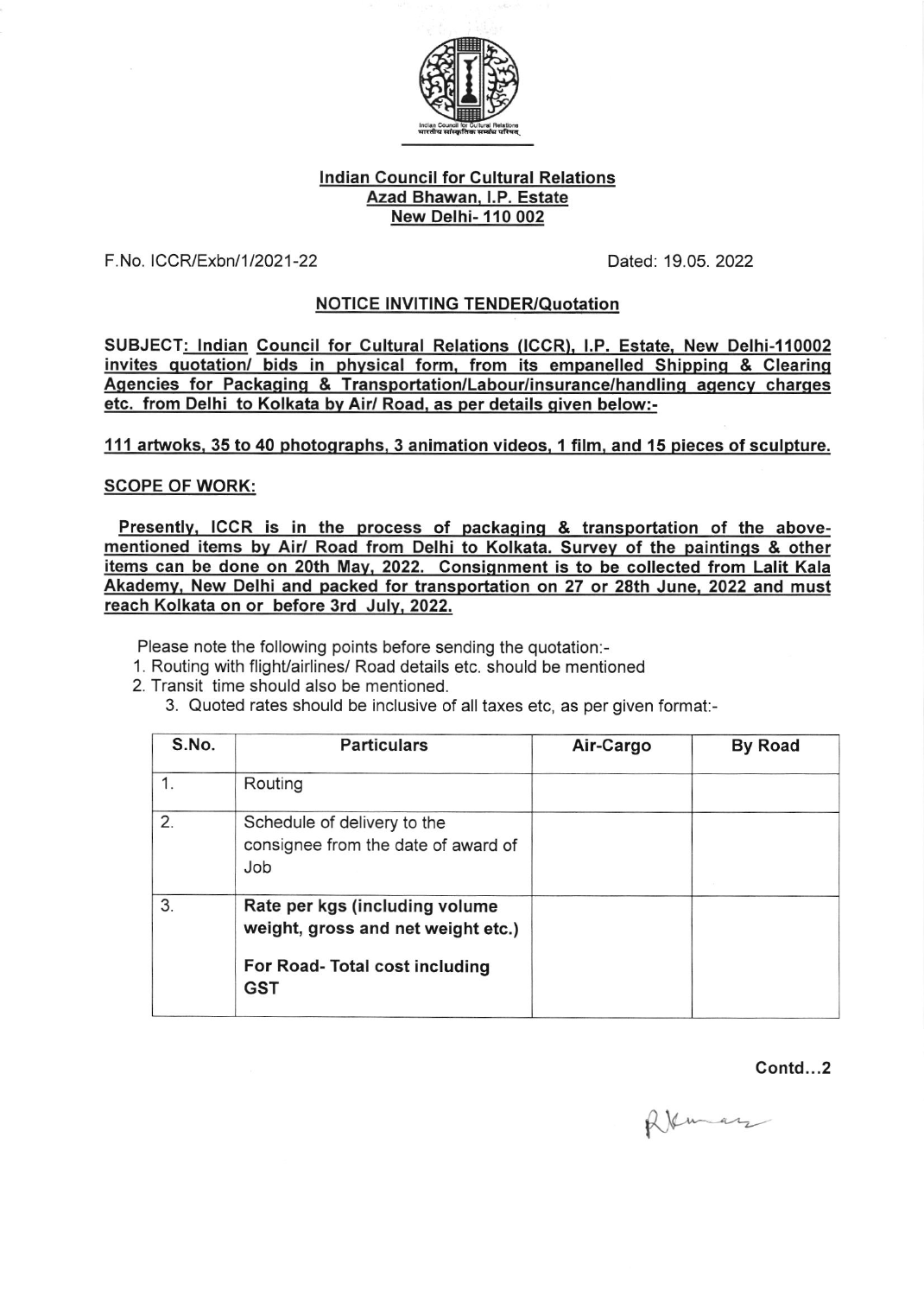You may like to examine the consignment carefully and, if you feel confident to meet our requirements for high standard and time bound transporting facility, please submit your quotation indicating costs to the Council for Air - cargo and /or By Road specifying number of days required for the delivery of consignment to the consignee as specified by ICCR. Bidders have to submit their quotations in sealed covered envelope superscribing on the envelope "Quotation for Transporation of consignment of paintings etc. from Delhi to Kolkata\_and be submitted at the ICCR reception or in Room no. 35 ,ICCR, Azad Bhavan, l.P. Estate, New Delhi as per the following schedule. Your quote will be considered only if the above points are adhered to.

| Tender No. ICCR/Exbn/2021-22            | Dated: 19. 05.2022      |
|-----------------------------------------|-------------------------|
|                                         | <b>Important Dates</b>  |
| Date of publishing                      | 19.05.2022              |
| <b>Bid Document Download Start Date</b> | 19.03.2022              |
| Survey of Paintings etc.                | 20.05.2022 & 23.05.2022 |
| End of Bid Submission Date & Time       | 26.05.2022 (12.00 hrs.) |
| Date & Time of Bid Opening              | 26.05.2022 (12.30 hrs.) |

ICCR reserves its right to reject any or all quotations without assigning any reason whatsoever.

Roman

(Rakesh Kumar ) Asstt. Programme Officer (Exbn/Bust & Statue ) Tel: 01 1-23379309, 23379310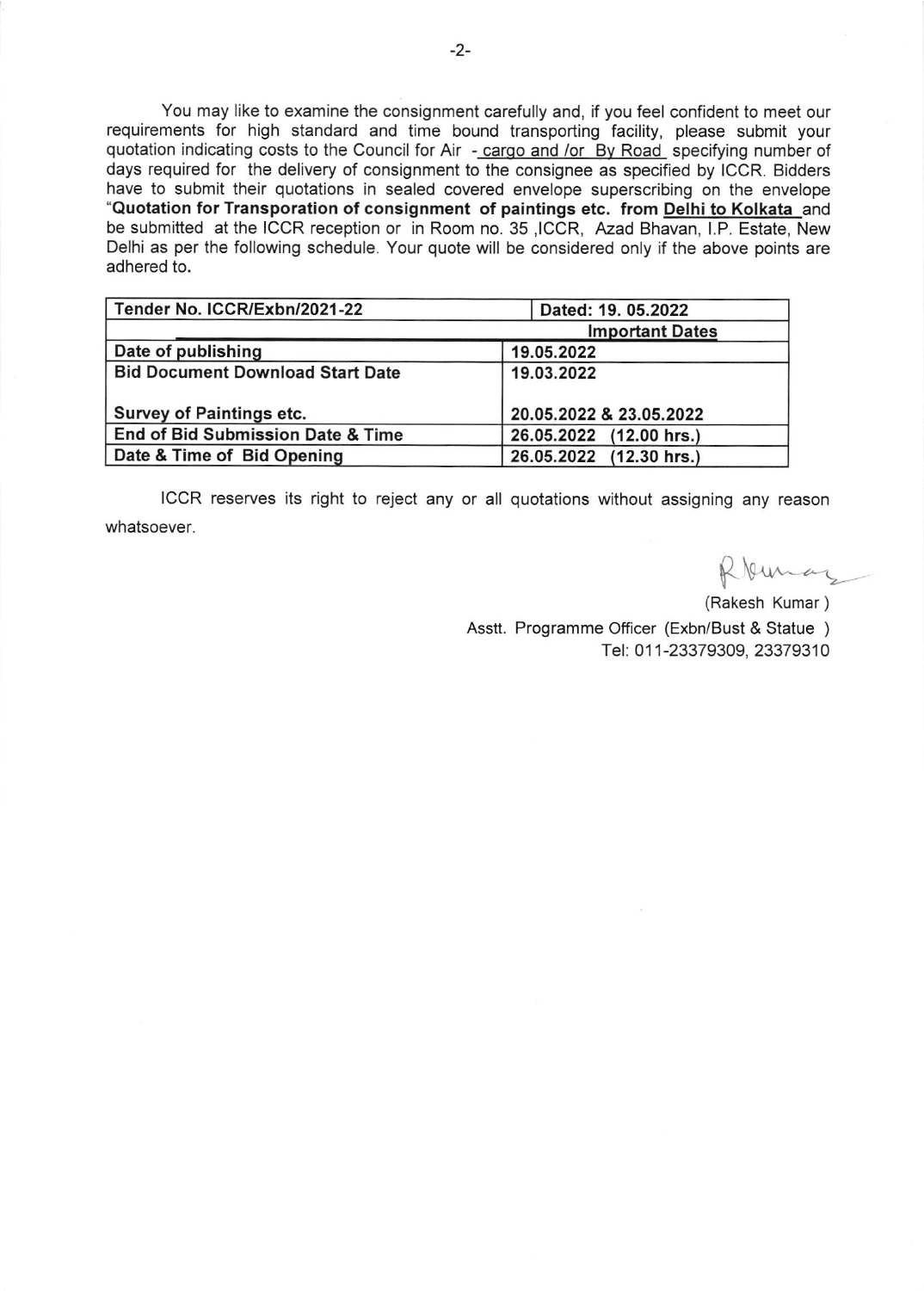

## <u> आरतीय सांस्कृतिक संबंध परिषद</u> <u>निविदा सूचना हेतु करने आमंत्रित (टेंडर)</u>

<u>विषय: भारतीय सांस्कृतिक संबंध परिषद (आईसीसीआर), आई.पी. एस्टेट, नई दिल्ली-110002 नीचे दिए गए</u> <u>विवरण के अनुसार दिल्ली से कलकत्ता माल ढुलाई/परिवहन/श्रम/बीमा/हैंडलिंग एजेंसी शुल्क आदि के लिए</u> <u>आईसीसीआर मे सूचीबद्ध शिपिंग और क्लियरिंग एजेंसियों से भौतिक रूप में कोटेशन/बोली आमंत्रित करता है .</u>

वर्तमान में, ICCR दिल्ली से कोलकाता के लिए हवाई/सड़क द्वारा उपर्युक्त वस्तुओं की पैकेजिंग और  $2.$ परिवहन की प्रक्रिया में है। चित्रों और अन्य वस्तुओं का सर्वेक्षण 20 मई, 2022को किया जा सकता है। माल ललित कला अकादमी, नई दिल्ली से 27 या 28 जून, 2022को एकत्र किया जाना है और 4 जुलाई, 2022से पहले कोलकाता पहुंच जाना चाहिए।

| क्र.सं. | विवरण                                                         | एयर-कार्गो | बाय रोड |
|---------|---------------------------------------------------------------|------------|---------|
|         | रूटिंग                                                        |            |         |
| 2.      | नौकरी देने की तारीख से परेषिती को<br>सुपुर्दगी की अनुसूची     |            |         |
| 3.      | दर प्रति किलोग्राम) मात्रा वजन, सकल और<br>शुद्ध वजन आदि सहित( |            |         |

कोटेशन भेजने से पहले कृपया निम्नलिखित बातों पर ध्यान दें -: 3.

4. आप विवरण की सावधानीपूर्वक जांच कर ले और, यदि आप उच्च मानक और समयबद्ध परिवहन स्विधा के लिए हमारी आवश्यकताओं को पूरा करने के लिए आश्वस्त महसूस करते हैं, तो कृपया हवाई-कार्गो/सड़क मार्ग के लिए आवश्यक दिनों की संख्या निर्दिष्ट करते हुए लागत का संकेत देते हुए अपना उद्धरण प्रस्तुत करें। उपर्युक्त प्रारूप के अनुसार कार्य प्रदान करने की तिथि से परेषिती को खेप की सुपुर्दगी। बोलीदाताओं को अपने कोटेशन सीलबंद लिफाफे मे जिस पर" <mark>दिल्ली से कोलकाता तक पेंटिंग्स आदि की खेप के परिवहन के लिए कोटेशन</mark>" लिख कर इसे आईसीसीआर के रिसेप्शन पर या कमरा नं.35 , आईसीसीआर, आजाद भवन, आई.पी .एस्टेट, नई दिल्ली , जमा करना होगा । उपरोक्त बिंदुओं का पालन करने पर ही आपके उद्धरण पर विचार किया जाएगा।

जारी... 2

 $2 \text{ bA} \sqrt{3} m$